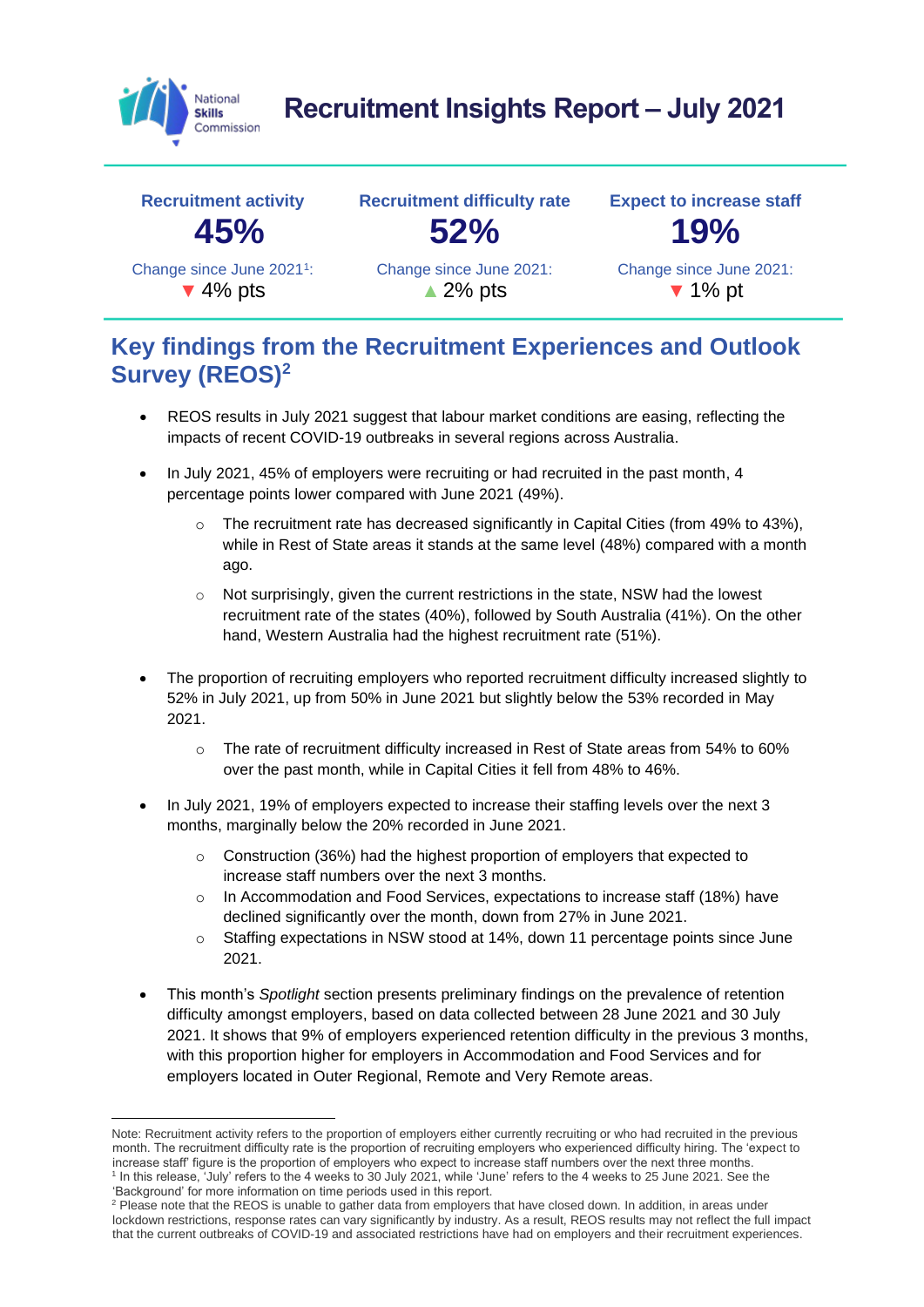#### **Recruitment activity**

- In July 2021, 45% of employers were recruiting or had recruited in the past month. This is a 4 percentage point drop from the proportion recorded in June 2021 (49%).
- The recruitment rate has decreased significantly in Capital Cities (from 49% to 43%), while in Rest of State areas it stands at the same level (48%) compared with a month ago.
- NSW had the lowest recruitment rate of the states (40%), followed by South Australia (41%). On the other hand, Western Australia had the highest recruitment rate (51%).
- The recruitment rate for businesses with 5 to 19 employees declined by 5 percentage points over the month to stand at 38% in July 2021. The recruitment rate for businesses with 20 or more employees also declined, by 2 percentage points, to 72%.
- Employers in Accommodation and Food Services were far less likely to have recruited in July 2021 (44%) compared with June 2021 (69%).



Services

<sup>&</sup>lt;sup>3</sup> Some industries are not reportable due to small sample sizes.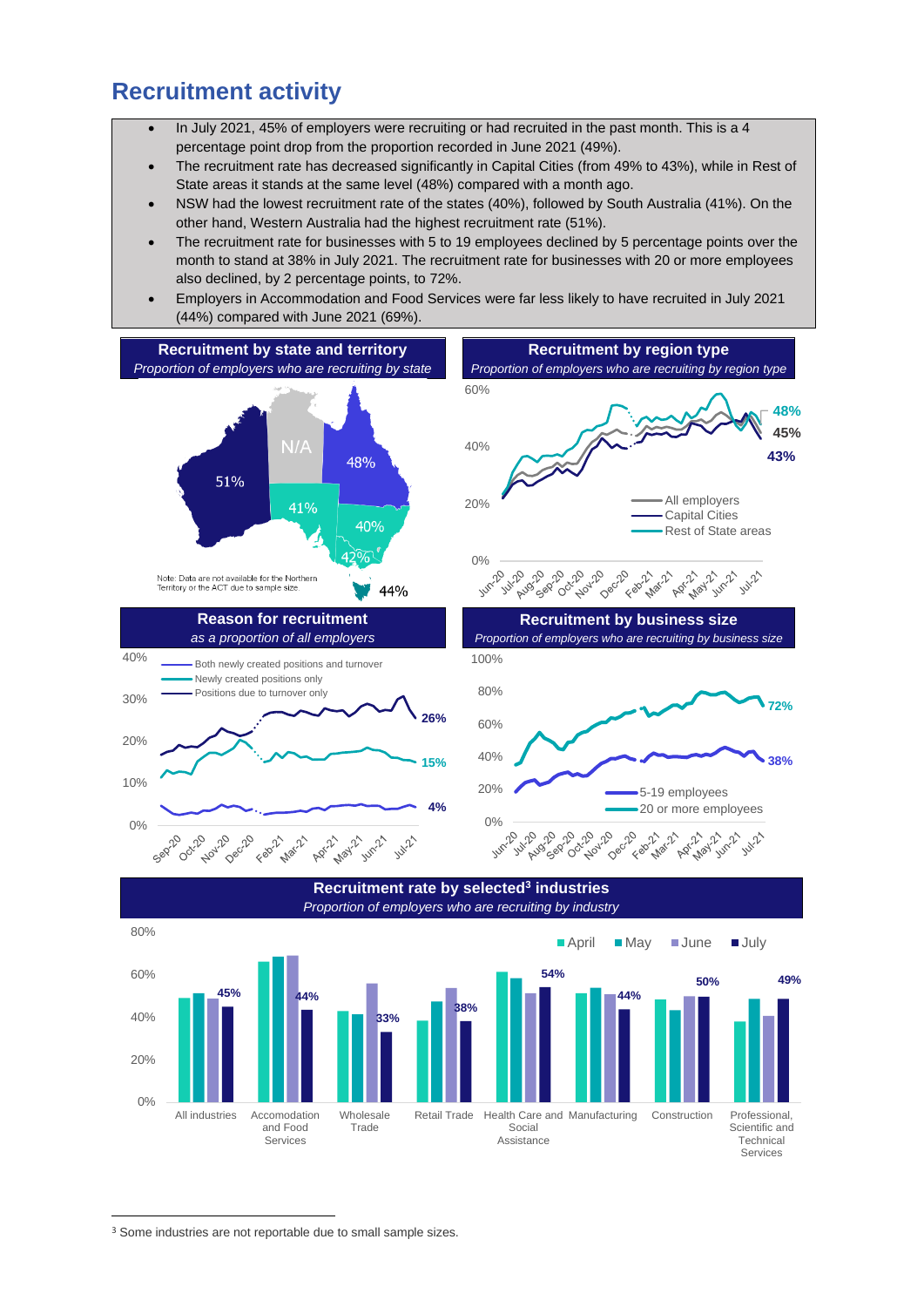### **Recruitment difficulty rate**

- The proportion of recruiting employers who reported recruitment difficulty increased to 52% in July 2021, up from 50% in June 2021 but slightly below the 53% recorded in May 2021.
- The rate of recruitment difficulty increased in Rest of State areas (from 54% to 60%) over the past month, while in Capital Cities it fell from 48% to 46%.
- The rate of recruitment difficulty increased by 6 percentage points for businesses with 20 or more employees (from 44% to 50%). For businesses with 5 to 19 employees, the rate of difficulty (54%) remained similar to the previous month (53%).
- Higher skilled occupations remain considerably more difficult to recruit for compared with lower skilled<sup>4</sup> occupations, with a rate of recruitment difficulty of 59% and 47%, respectively.
- 'Blue collar' occupations also remain considerably more difficult to recruit for compared with 'white collar' occupations (a rate of difficulty of 62% and 45%, respectively).
- A lack of applicants (41%) was the most common reason for recruitment difficulty, followed by a lack of suitable applicants (37%).



<sup>4</sup> In this report, lower skilled refers to occupations with an ANZSCO Skill Level of 4 or 5, while higher skilled refers to ANZSCO Skill Levels 1, 2 or 3.

<sup>&</sup>lt;sup>5</sup> Blue collar occupations include Technicians and Trades Workers, Machinery Operators and Drivers, and Labourers. White collar occupations include Managers, Professionals, Community and Personal Service Workers, Clerical and Administrative Workers, and Sales Workers. Note: Data by 'collared' occupation and reasons for recruitment difficulty are not published in the REOS weekly data file releases but are available upon request.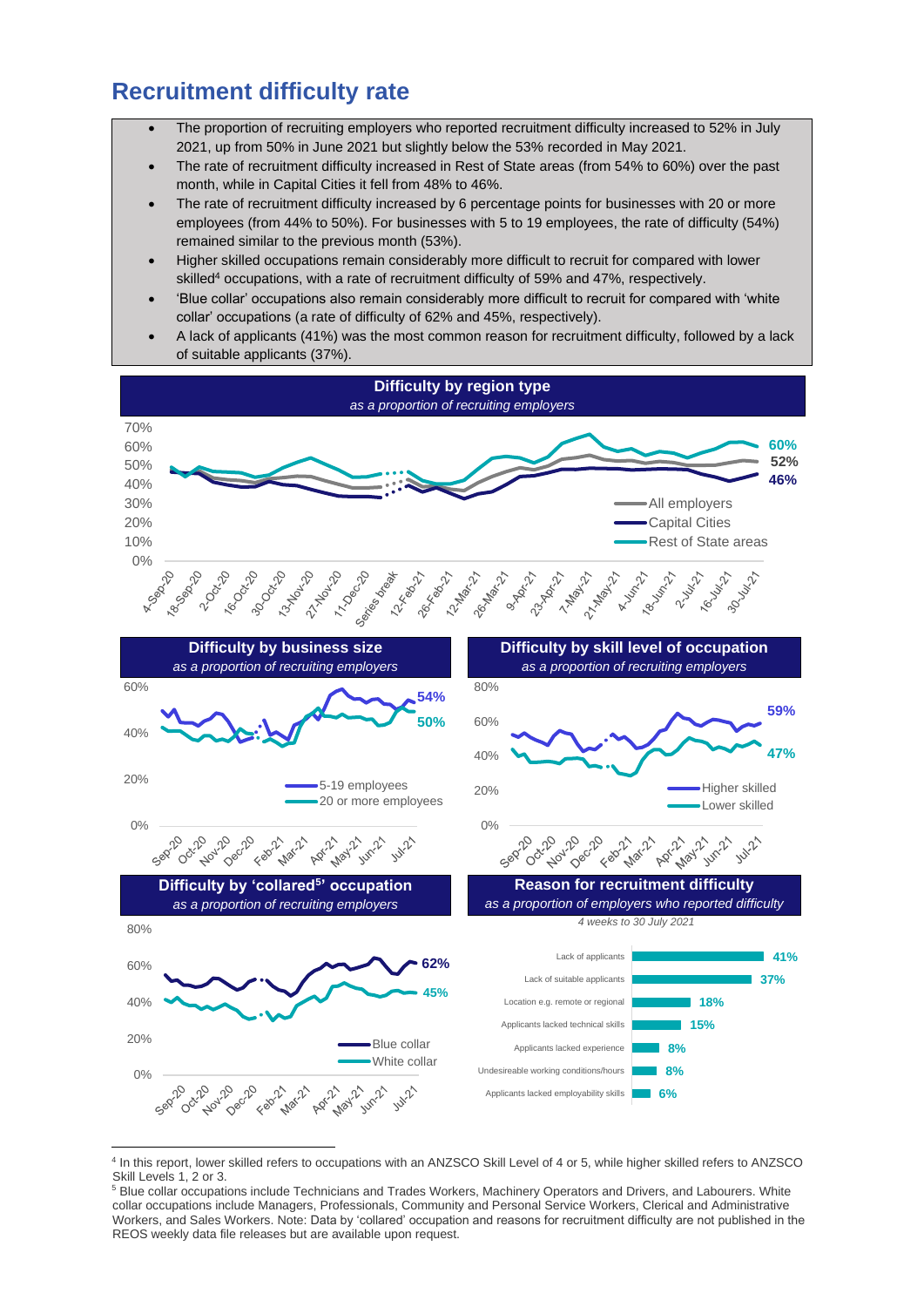#### **Staffing outlook**

- In July 2021, 19% of employers expected to increase their staffing levels over the next 3 months, slightly lower than the 20% recorded in June 2021.
- Western Australia had the highest proportion of employers expecting to increase staff numbers over the next 3 months (27%). Just 14% of employers in NSW expected to increase their staffing levels, down 11 percentage points since June 2021.
- Over the past month, expectations to increase staffing levels fell slightly in Capital Cities, to 19% in July 2021, and increased slightly in Rest of State areas, to 20% in July 2021.
- Of the reported industries, Construction (36%) had the highest proportion of employers that expected to increase staff numbers over the next 3 months.
- In Accommodation and Food Services, expectations to increase staff (18%) have declined significantly since June 2021 (27%). In July 2021 this industry also had the highest proportion of employers expecting to *decrease* staff numbers over the next 3 months (8%).
- The overall proportion of employers expecting to decrease staff numbers (4%) increased by 2 percentage points over the month. Of the states, South Australia (7%) and New South Wales (5%) had the highest proportions of employers who expected to decrease staff over the next 3 months.



0% All industries Construction Health Care and Social Assistance Professional, Scientific and Technical Services Accommodation and Food Services Retail Trade Manufacturing Wholesale Trade

<sup>6</sup> Some industries are not reportable due to small sample sizes.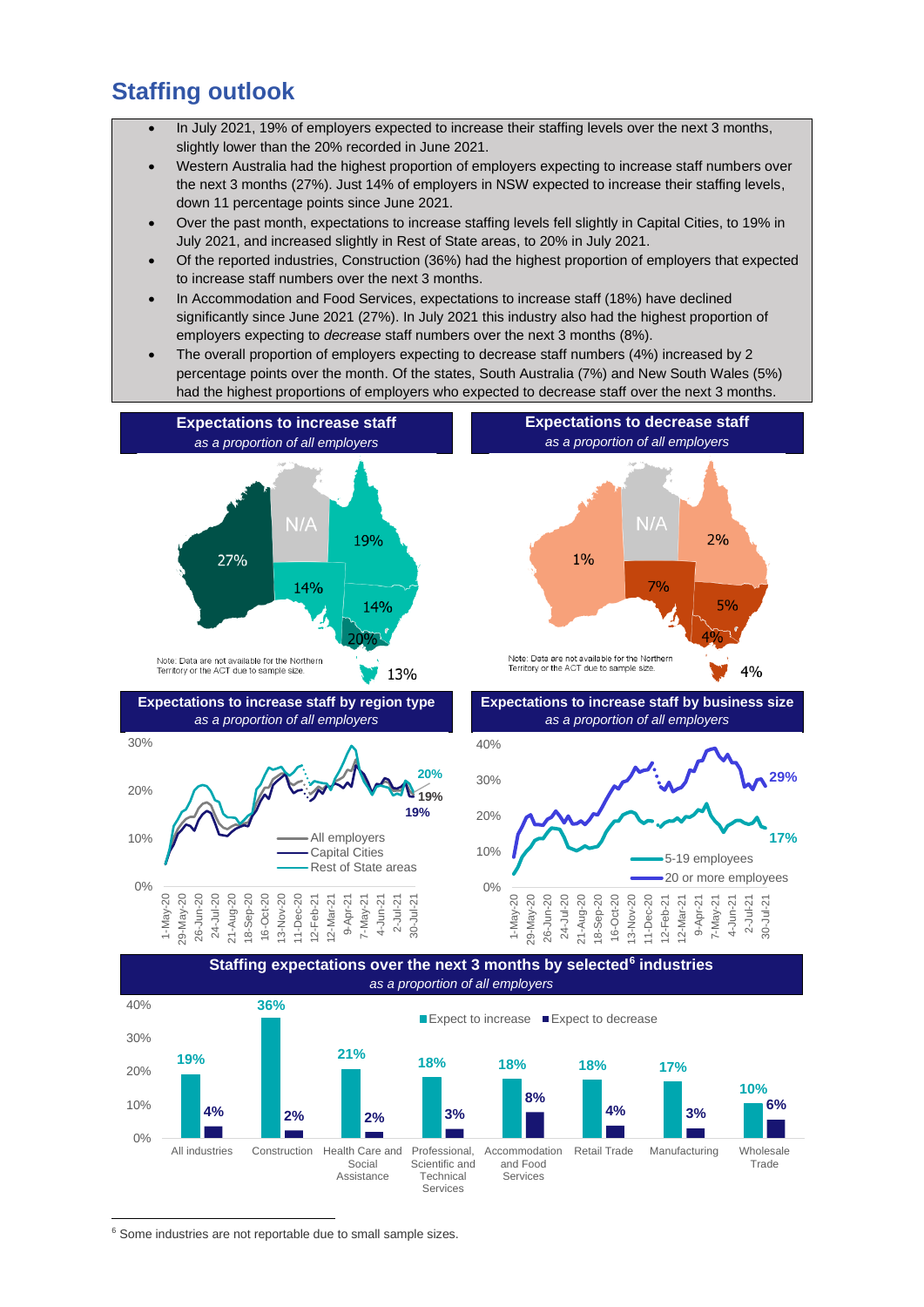## **Spotlight: Employers' retention difficulty – preliminary results**

This month's Spotlight features preliminary findings on the prevalence of retention difficulty amongst employers, based on data collected between 28 June 2021 and 30 July 2021 in the REOS. Employers were asked whether they had difficulty retaining staff for any occupation over the past 3 months. The NSC will continue to monitor how results from this question change over time in response to evolving labour market conditions.

Overall, 9% of employers reported having difficulty retaining staff over the past 3 months. Tasmania had the highest proportion of employers that reported retention difficulty (12%), followed by Western Australia, Queensland and South Australia (each 10%). Employers in Victoria (6%) had the lowest proportion of retention difficulty.

Interestingly, the incidence of retention difficulty across the states broadly aligns with the proportion of the labour force in each state that live in an outer regional or remote area. Tasmania has the highest share of its labour force in outer regional or remote areas (30%), while New South Wales (6%) and Victoria (3%) have the lowest share of their labour force in these areas.<sup>7</sup>



In general, retention difficulty is more prevalent in remote areas of Australia.<sup>9</sup> Remote and Very Remote Australia (17%) had the highest proportion of employers experiencing retention difficulty, followed by Outer Regional Australia (12%). Only 7% of employers in Major Cities of Australia reported having retention difficulty.



<sup>7</sup> ABS, *Labour Force, Australia, Detailed, June 2021*.

8 The Northern Territory and the Australian Capital Territory are not reported due to small sample sizes.

<sup>9</sup> The classification used in this section is based on the Accessibility and Remoteness Index of Australia (ARIA+), which divides Australia into 5 'Remoteness Areas': Major Cities of Australia, Inner Regional Australia, Outer Regional Australia, Remote Australia and Very Remote Australia. In this analysis, Remote Australia and Very Remote Australia have been combined into one category due to small sample sizes.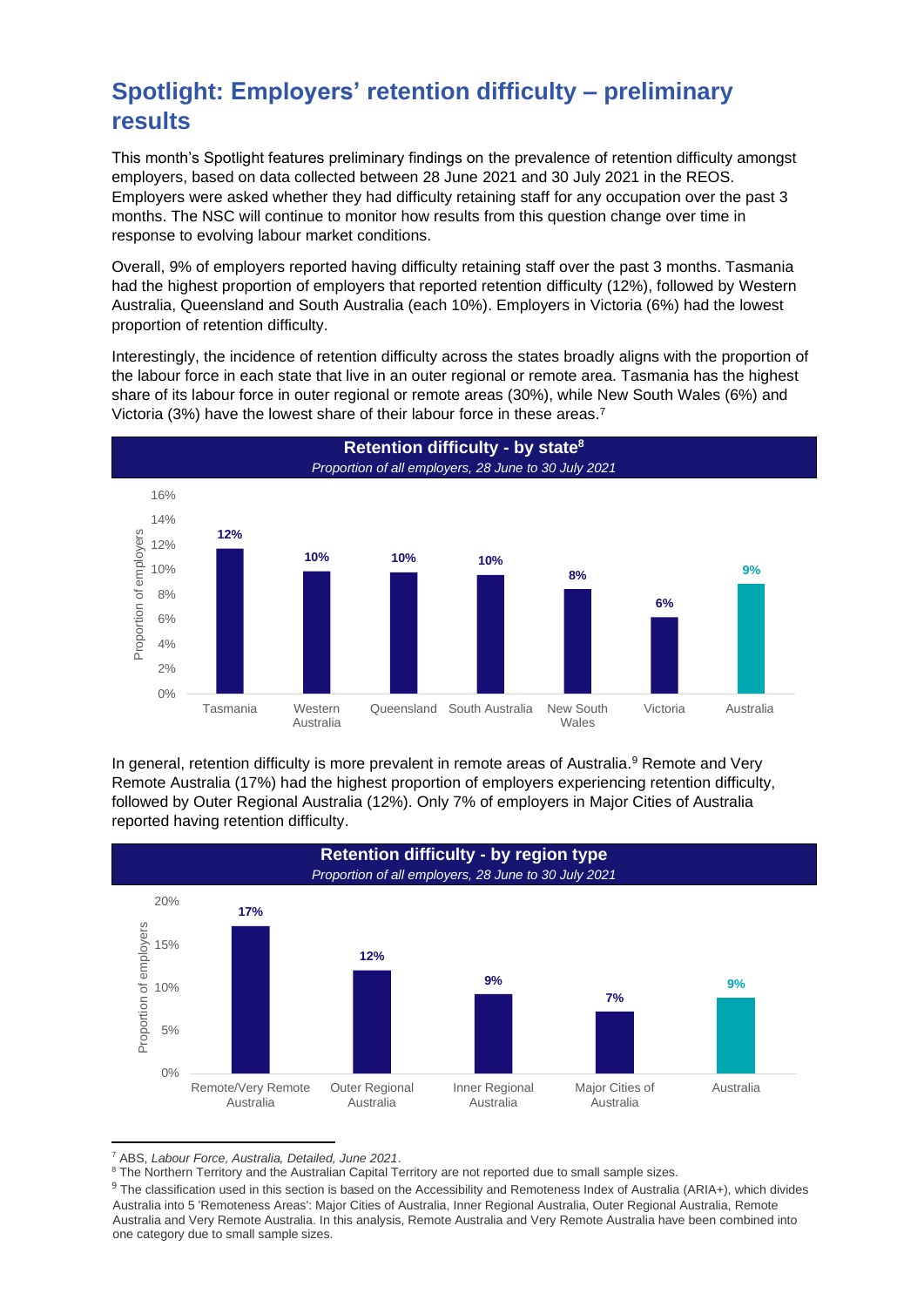Of the reported industries, Accommodation and Food Services had the highest proportion (18%) of employers experiencing retention difficulty, followed by Construction and Health Care and Social Assistance (both 12%). The Professional, Scientific and Technical Services industry had the lowest proportion of retention difficulty (5%).



Businesses with 5 to 19 employees (7%) reported retention difficulty significantly less frequently than businesses with 20 or more employees (16%).



Employers were also asked about the reasons for their retention difficulty. 'Nature of the work' was the most common reason reported by employers (reported by 38% of employers who had retention difficulty). Notably, more than half of employers in Accommodation and Food Services and Health Care and Social Assistance who had retention difficulty said that it was due to the nature of the work.

The next most common reasons for employers' retention difficulty were 'competition from other available jobs' (29%), 'employees being dissatisfied with their salary or conditions' (18%), and 'employees lacking commitment or getting bored' (16%). Other, less commonly mentioned reasons included 'labour shortages' (8%), 'a lack of job security' (8%) and 'the employer having hired the wrong person for the job' (2%). One in five employers (19%) reported a variety of other reasons for their retention difficulty.<sup>10</sup>

<sup>&</sup>lt;sup>10</sup> 'Other reasons' included retention difficulties such as a lack of work at the business or employees being reluctant to work due to concerns around COVID-19.